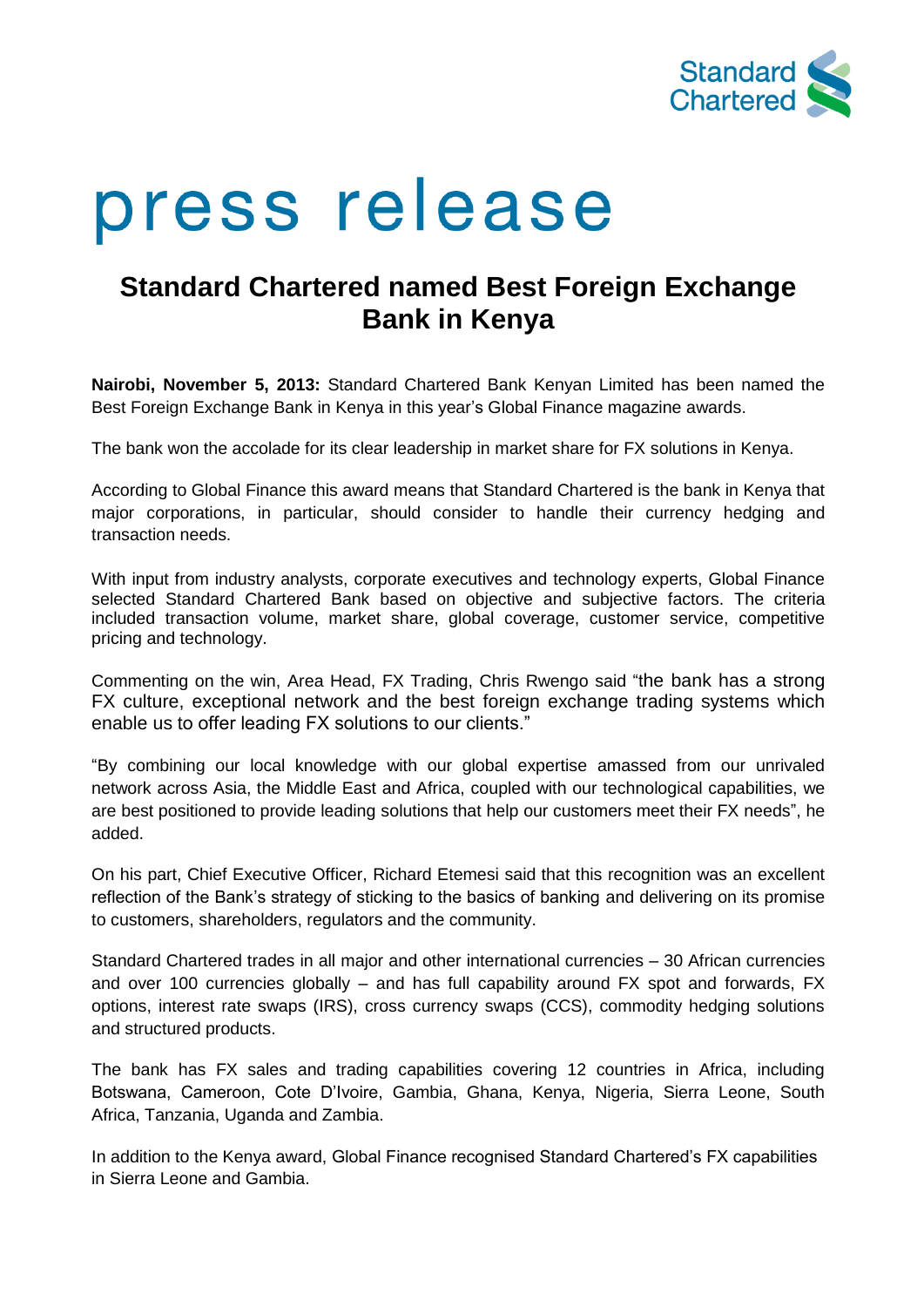# -ENDS-

# **For further information please contact:**

Annie Kigira-Kinuthia Regional Head Brand and Sponsorship, Africa & Area Head of Corporate Affairs, E.A. Standard Chartered Bank P.O. BOX 30003-00100 Nairobi, Kenya. Tel: +254 - (0)20-3293965 Fax: + 254 - (0)20-214086 Email: Annie.Kigira-Kinuthia@sc.com

Beda M. Biswalo Corporate Affairs Manager Standard Chartered Bank Kenya Email: BedaMichael.Biswalo@sc.com

### **Note to Editors:**

### **Standard Chartered Bank in Kenya**

Standard Chartered Bank Kenya Limited was established in 1911 with the first branch opened in Mombasa Treasury Square.

Today, 102 years later, Standard Chartered Bank is one of the leading Banks in Kenya, with an excellent franchise. It has a total of 34 branches spread across the country, 97 automated teller machines (ATMs) and 1,900 employees.

Standard Chartered Bank Kenya Limited has local shareholding of about 25%, comprising about 32,000 shareholders. It is a publicly quoted company on the Nairobi Securities Exchange since 1989.

Our capital, deposit base, and lending portfolio is reported in Kenya Shillings, and we offer a variety of local and foreign currency accounts, both deposit and loan, to our customers. We are also one of the leading lenders to the Kenyan agricultural sector.

Further underpinning its importance, Standard Chartered Bank Kenya Limited hosts the regional Shared Service Centre hub supporting the Bank's technology operations in Uganda, Tanzania, Zambia and Botswana and South Africa on a real time basis.

### **Standard Chartered – leading the way in Asia, Africa and the Middle East**

Standard Chartered is a leading international banking group. It has operated for over 150 years in some of the world's most dynamic markets and earns more than 90 per cent of its profits in Asia, Africa and the Middle East. This geographic focus and commitment to developing deep relationships with clients and customers has driven the Bank's growth in recent years. Standard Chartered PLC is listed on the London and Hong Kong stock exchanges as well as the Bombay and National Stock Exchanges in India.

With 1,700 offices in 70 markets, the Group offers exciting and challenging international career opportunities for nearly 87,000 staff. It is committed to building a sustainable business over the long term and is trusted worldwide for upholding high standards of corporate governance, social responsibility, environmental protection and employee diversity. Standard Chartered's heritage and values are expressed in its brand promise, 'Here for good'.